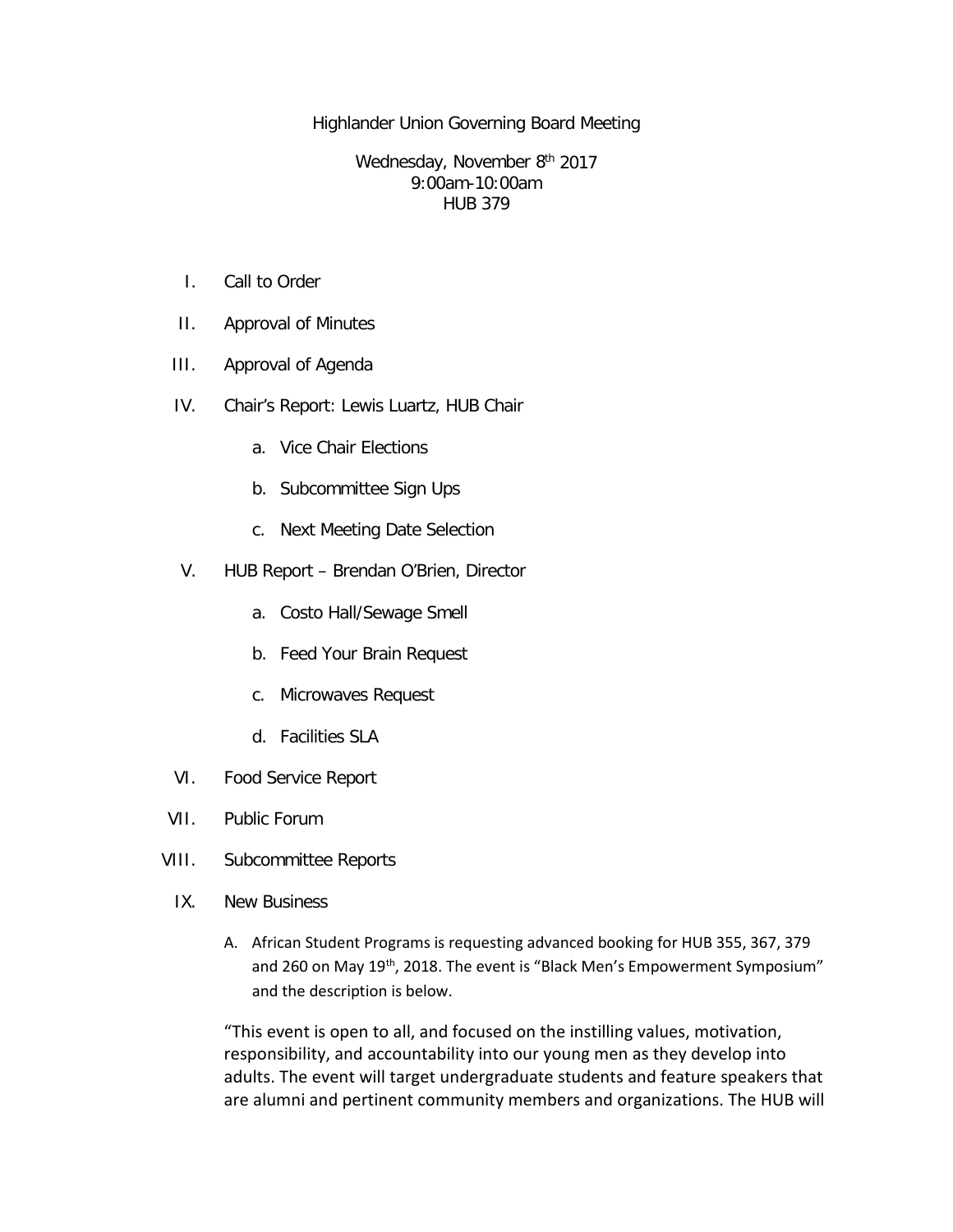be utilized for break-out sessions, however, we are still searching for a space to hold lunch."

B. African Student Programs is also requesting advanced booking of HUB 302 North on May 20<sup>th</sup>, 2018. The event is the "Annual Academic Award Ceremony" and the description is below.

"This is an annual event where we honor our students who have made the Dean's List at least once in the last 3 academic quarters. The event is banquet style and will accommodate students and their family members."

C. Undergraduate Admissions to requesting a fee waiver for their "Puente Day" event on 11/17/17 in HUB 269. A description of the event is below.

## *"Prospective PUENTE transfer students are invited to campus to learn more about the campus by attending an Admissions Presentation, a Campus Tour, and a luncheon.*

This event is part of the 2:1 Transfer Initiative.

This event is an outreach event for high achieving PUENTE community college cohorts and is to be used as an application generation event."

D. Undergraduate Education is requesting a fee waiver for their "Fall Student Success Resource Fair" that took place on 10.23.17. Event description is below.

"The Undergraduate Research Resource Fair is for all undergraduate students. The goal is to expose students to high impact programs that will enhance their educational experience, and introduce them to the resources available to support their success. Programs that will be represented include undergraduate research opportunities, organized research programs, internships, student clubs & Orgs, academic Resource Center (tutoring, writing support), Health Professions Advising Center, Ethnic & Gender Programs, and prestigious scholarships and awards"

"The event will engage 30-40 campus partners to participate and an anticipated 300+ undergraduate students are expected to attend."

## **\*Please note that this request was accidentally missed being added to the last meeting agenda.**

E. The Dean of Students Office with VC Student Affairs is requesting an advanced booking for HUB 302 on June 6th, 2018 for their annual "Student Affairs Awards".

"As you are aware, this event is an opportunity for the Division of Student Affairs to